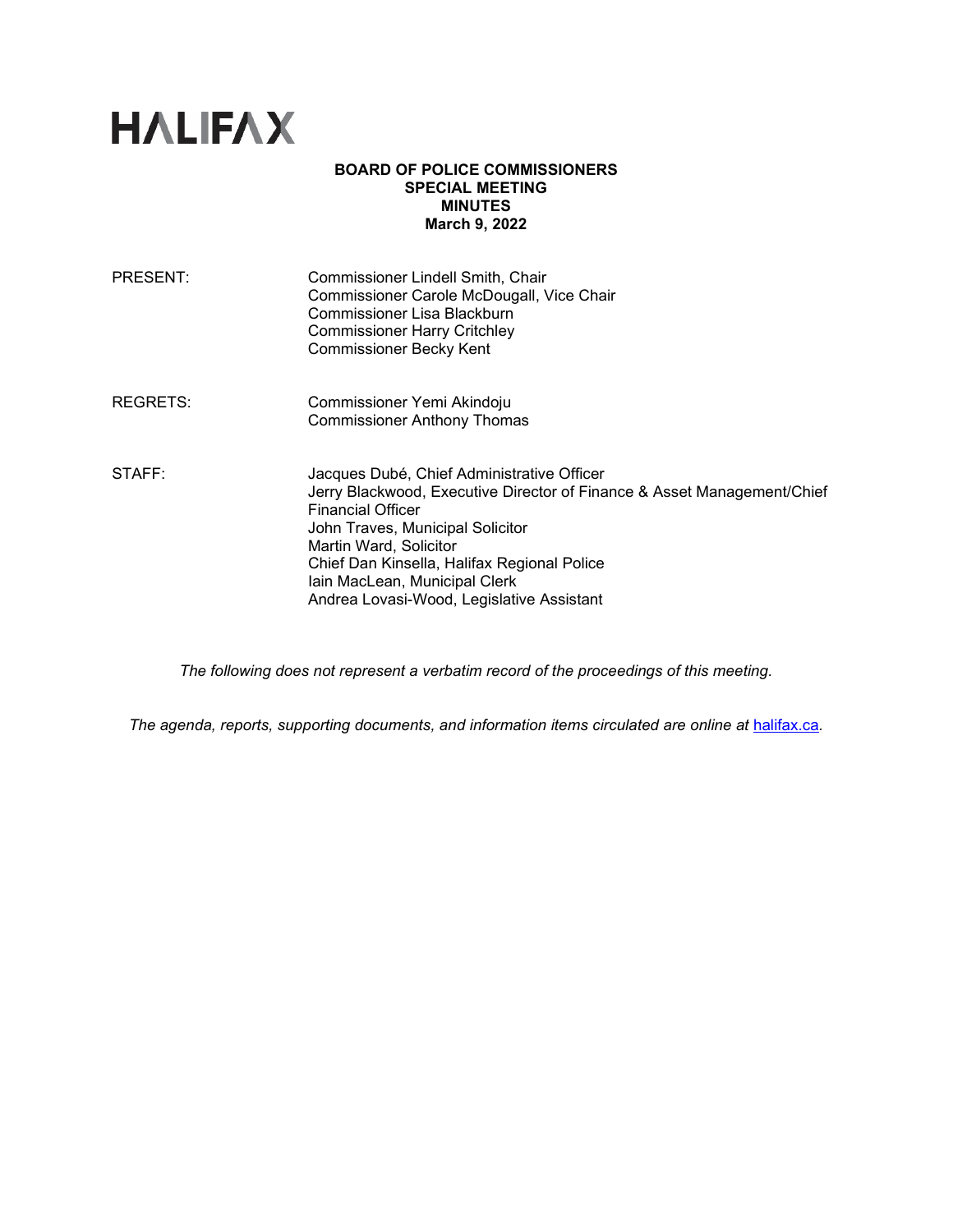*The meeting was called to order at 4:04 p.m. and the Board of Police Commissioners adjourned at 6:42 p.m.*

# **1. CALL TO ORDER AND LAND ACKNOWLEDGEMENT**

The Chair called the meeting to order at 4:04 p.m. and acknowledged that the meeting took place in the traditional and ancestral territory of the Mi'kmaq people, and that we are all treaty people.

# **2. APPROVAL OF THE ORDER OF BUSINESS AND APPROVAL OF ADDITIONS AND DELETIONS**

Additions*:* 

• Item 5.1 Approval of Minutes – January 31, 2022 - Revised

Deletions*:* None

Item 5.1 Approval of Minutes – January 31, 2022 – Revised to be considered before Item 4 Revised Halifax Regional Police 2022/23 Proposed Operating Budget.

MOVED by Commissioners Blackburn, seconded by Commissioner McDougall,

### **THAT the agenda be approved as amended.**

### **MOTION PUT AND PASSED.**

# **3. CALL FOR DECLARATION OF CONFLICT OF INTERESTS – NONE**

### **4. REVISED HALIFAX REGIONAL POLICE 2022/23 PROPOSED OPERATING BUDGET**

The following was before the Board of Police Commissioners:

- Correspondence from Matt Stickland, Victoria Levack
- Staff presentation dated March 9, 2022

Chief Dan Kinsella, Halifax Regional Police gave a presentation on the referral of the proposed 2022/23 net operating budget from Budget Committee back to the Board of Police Commissioners and the new revised options over budget.

MOVED by Commissioner Blackburn, seconded by Commissioner McDougall

## **THAT the Board of Police Commissioners:**

- **1. Recommend that Halifax Regional Council approve the increase in Halifax Regional Police Full Time Equivalent (FTE) positions set out in the revised Options over Budget - Financial Summary in slide 5 of Halifax Regional Police March 9, 2022 presentation to the Board of Police Commissioners; and**
- *2.* **Recommend that Budget Committee direct the Chief Administrative Officer to prepare the Halifax Regional Police 2022/23 Budget and Business Plan, as approved by the Board of Police Commissioners on March 9, 2022 subject to Regional Council's approval of any increase in FTEs.**

Chief Dan Kinsella, Halifax Regional Police, Craig Horton, Financial Coordinator, Halifax Regional Police, and Inspector Greg Robertson, Information Management, Halifax Regional Police responded to questions of clarification from Board of Police Commissioners.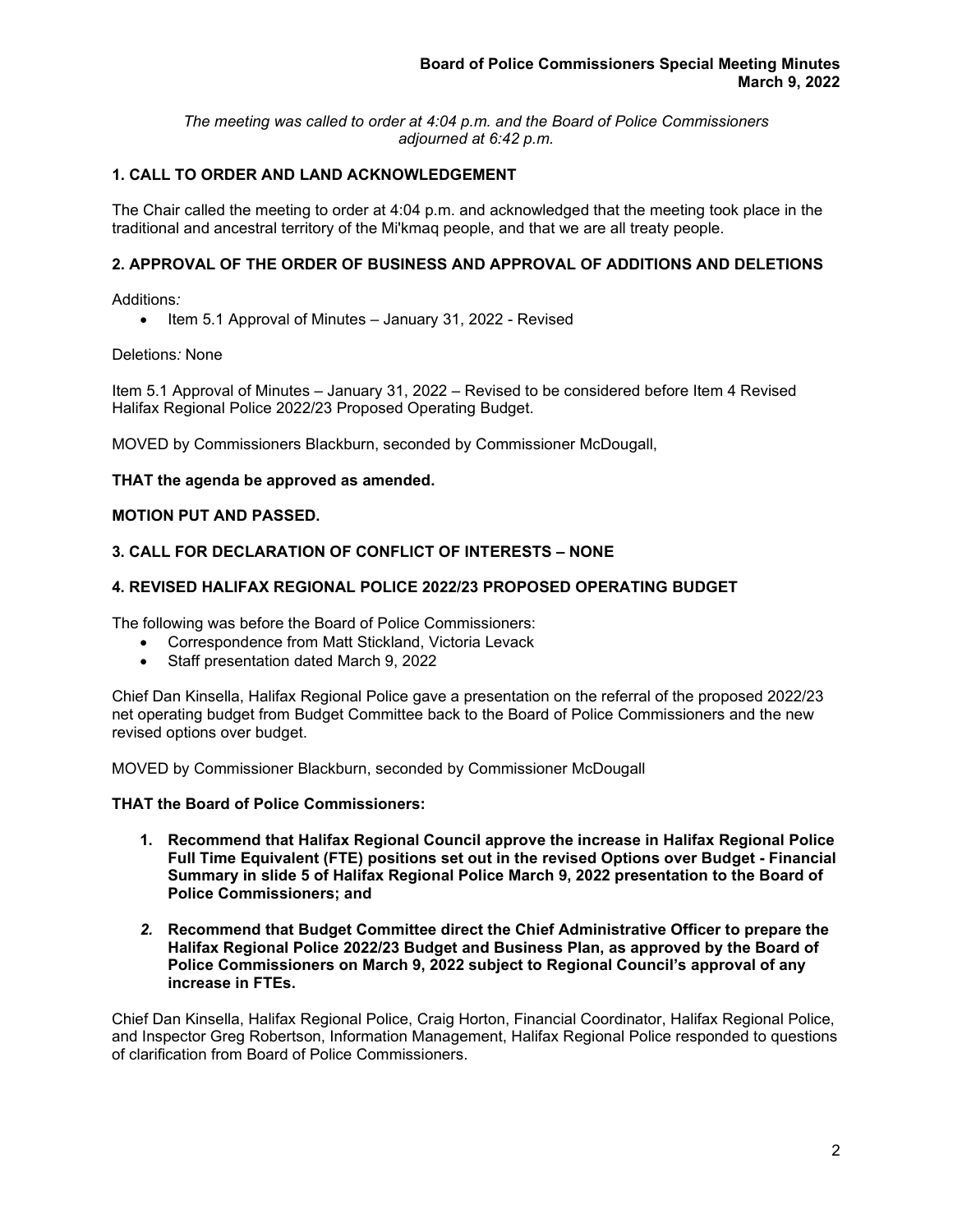Jerry Blackwood, Executive Director of Finance & Asset Management/Chief Financial Officer, Bruce Fisher, Manager, Financial Policy & Planning, and Martin Ward, Solicitor responded to questions of clarification from Board of Police Commissioners*.*

MOVED by Commissioner Critchley, seconded by Commissioner Blackburn

## **That part 1 of the motion be amended to read as follows:**

**Recommend that Halifax Regional Council approve the increase in Halifax Regional Police Full Time Equivalent (FTE) positions set out in the amended revised Options over Budget - Financial Summary in slide 5 of Halifax Regional Police March 9, 2022 presentation to the Board of Police Commissioners, so that the following FTE positions are recommended for approval:**

- **8 FTE Patrol Constables, ongoing cost of \$662,933.33,**
- **1 FTE Hate Unit Detective Constables, ongoing cost of \$82,850.00,**
- **1 FTE Reintegration Pilot Program Constable, ongoing cost of \$82,900,**
- **4 Part-Time Emergency Response Communicators, ongoing cost of \$316,550.00, and**
- **1 FTE Victim Services Case Worker, ongoing cost of \$88,600**

### **for a total ongoing cost of \$1,233,833.33.**

Chief Kinsella, Halifax Regional Police noted his objection to the proposed amendment as being out of order as it deals with Halifax Regional Police's operational decision-making.

Martin Ward, Solicitor advised the Board of Police Commissioners that the proposed amendment is in order due to the consultative powers given to the Board of Police Commissions in sections 53 and 57 of the *Police Act*. It is the Commission's responsibility to review the proposed budget and make recommendations to Regional Council that will assist Council in their determination of the global amount of Halifax Regional Police's budget and the composition of the force.

As provided for in section 66 of Administrative Order One, *Respecting the Procedures of the Council*, the motion to amend was withdrawn with consent of the Board of Police Commissioners.

MOVED by Commissioner Kent, seconded by Commissioner McDougall

# **THAT the Board of Police Commissioners defer Item 4 Revised Halifax Regional Police 2022/23 Proposed Operating Budget including the main motion tabled by Commissioner Blackburn and the amending motion tabled by Commissioner Critchley be deferred to a future meeting of the Board of Police Commissioners.**

John Traves, Municipal Solicitor, and Jacques Dubé, Chief Administrative Officer advised the Board of Police Commissioners regarding the impacts of the Board of Police Commissioners deferring their decision upon the timelines for the larger HRM budget process.

As provided for in section 66 of Administrative Order One, *Respecting the Procedures of the Council*, the motion to defer was withdrawn with consent of the Board of Police Commissioners.

The question was called on the main motion:

MOVED by Commissioner Blackburn, seconded by Commissioner McDougall

# **THAT the Board of Police Commissioners:**